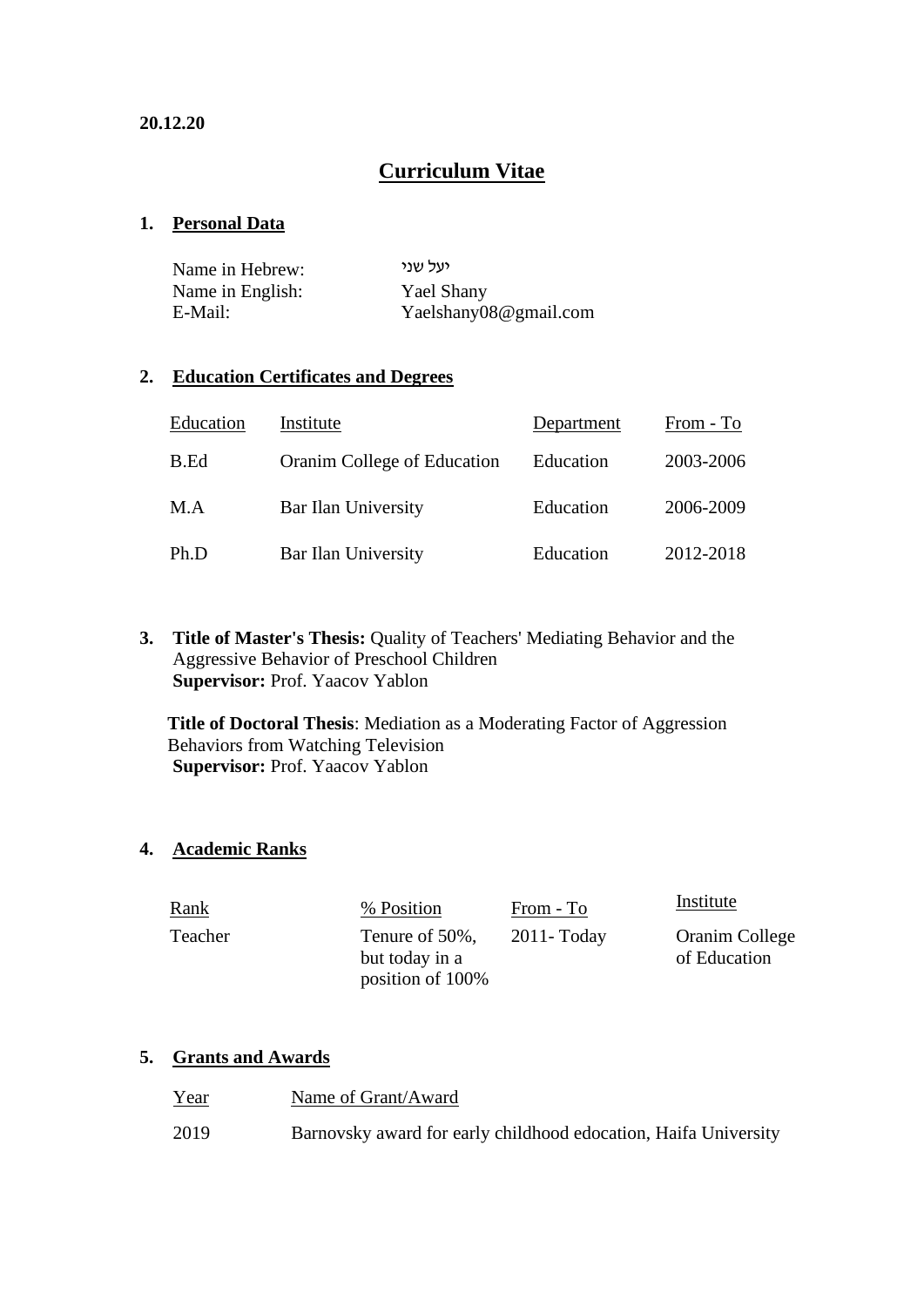## **6. Active Participation in Conferences (Only from 2001)**

| Name of lecture           | Name of confrence and<br>location | Date of confrence |
|---------------------------|-----------------------------------|-------------------|
| The Moderating Effect of  | Developmental Psychology          | 10/2018           |
| <b>Mediation on Early</b> | and Prevention: Paving the        |                   |
| Childhood Aggression      | way to Positive                   |                   |
| Following Watching        | Development.                      |                   |
| Television                | <b>Tel Aviv University</b>        |                   |

| The effect of face to face. | ISRA, Jerusalem 2019     | 10/2019 |
|-----------------------------|--------------------------|---------|
| and media embedded          | The Hebrew University of |         |
| mediation on young          | <b>Jerusalem</b>         |         |
| children's aggression       |                          |         |
| following the watching of   |                          |         |
| TV                          |                          |         |

## **7. Positions Held**

| From-To     | Institute                      | Position                                                        | % Position                                                                               |
|-------------|--------------------------------|-----------------------------------------------------------------|------------------------------------------------------------------------------------------|
| 2011- Today | Oranim College<br>of Education | Lecturer and Pedagogical<br>Guide in early childhood<br>program | Today I<br>teach in a<br>position of<br>100%, but<br>next year I<br>will teach in<br>50% |
| 2012-2013   | Beit Berl College              | Lecturer                                                        | 4 hours a<br>week                                                                        |
| 2010-2011   | Bar Ilan<br>University         | Research assistant of<br>Prof. Yaacov Yablon                    |                                                                                          |

## **8. Additional Professional Experience (Public Positions)**

2006-2011- Kindergarten teacher

## **9. Scientific Areas of Specialization**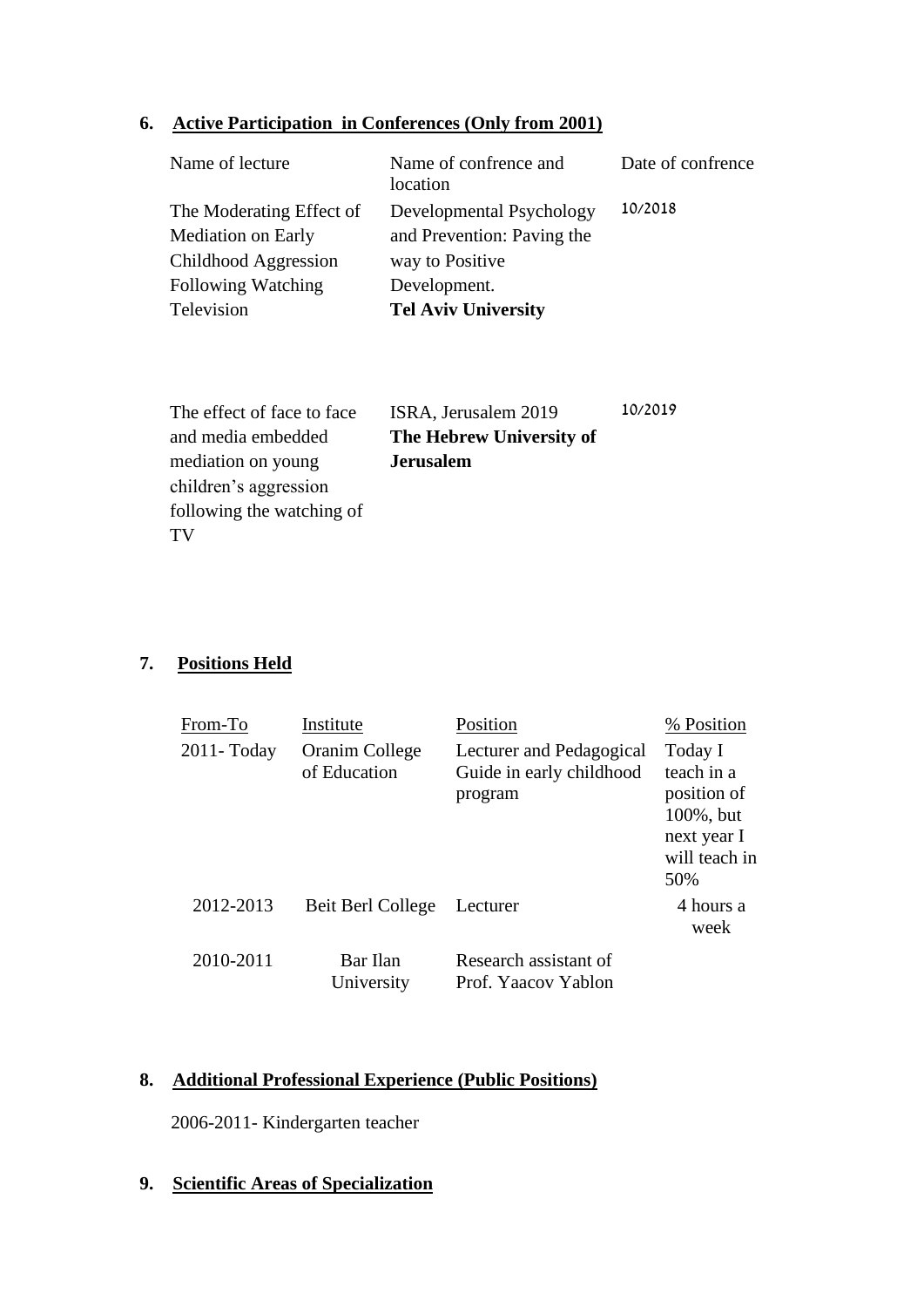Early childhood education, Technology in early childhood, Aggression and social development in early childhood, Mediation theory, Adult- child interactions in early childhood

#### **10. Academic Profile**

My research examined the contribution of mediation to the explanation of aggressive behavior of children in kindergarten and to identify what contributes to effective mediation while viewing. This is in order to suggest a new theoretical framework for understanding the influence of television viewing on children's behavior, and to examine the contribution of mediation theory to explaining the influence of watching television while mediation is assimilated in the programs themselves. This research is important because of the expanding use in technology and media in early ages. However, researchers have different opinions of the contribution of the media in tose ages. My research shows that adult presence is important while the children's use of media and that there is an influence to the content that children are exposed to and the messages that join the aggressive behavior. This research is a basis to investigate the media influences in early ages and to investigate how to use media in ways that will promote the children, and reduces negative effects. Moreover, this research expanding the knowledge about the interaction between the adult and the child and the measures that have meaning to the children's development.